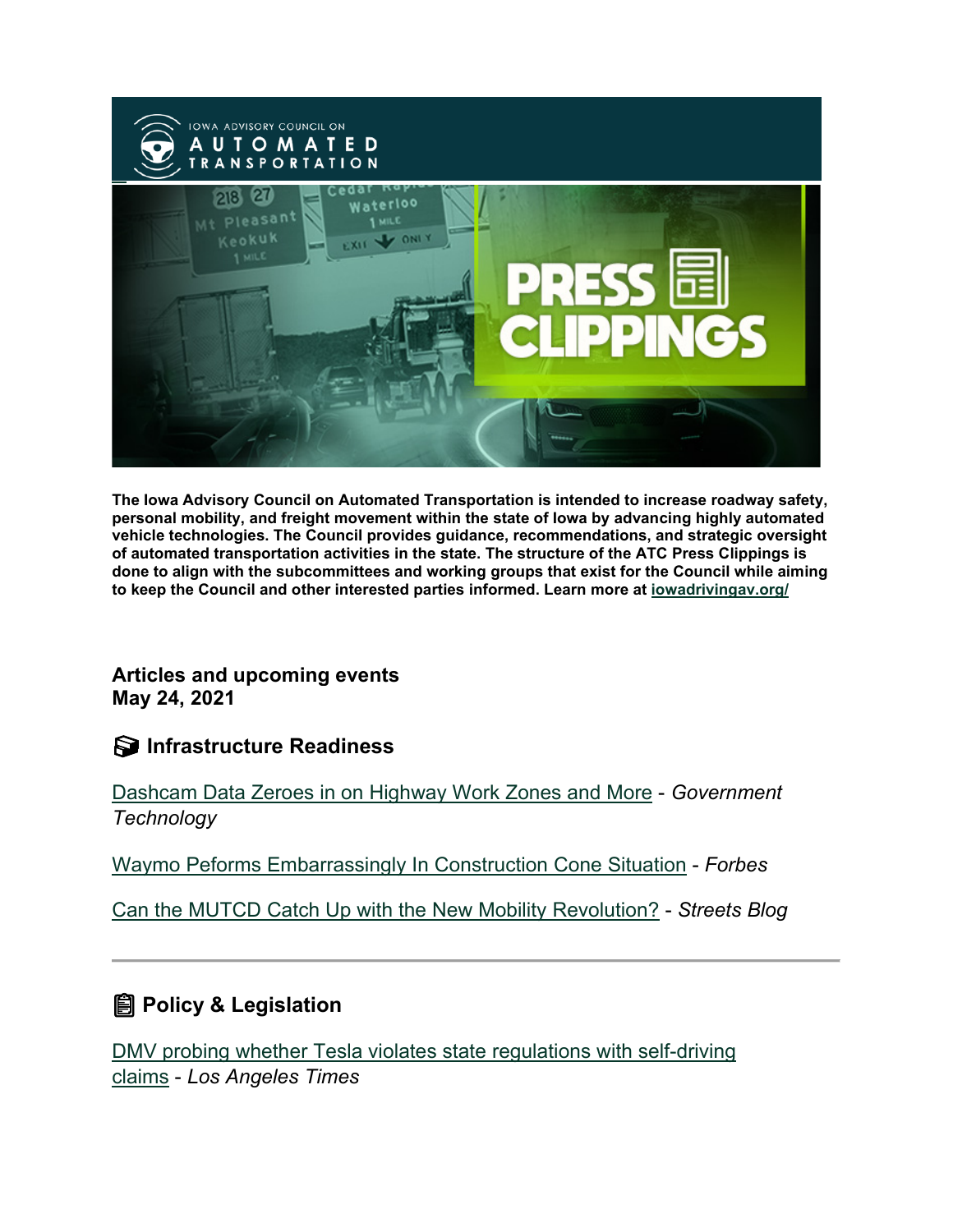[AASHTO Urges FHWA To Move Forward With MUTCD Revision](https://aashtojournal.org/2021/05/14/aashto-urges-fhwa-to-move-forward-with-mutcd-revision/?utm_medium=email&utm_source=govdelivery) - *AASHTO Journal*

[Top Democrat: FCC actions are a 'potential setback' to autonomous vehicles](https://thehill.com/policy/technology/553154-defazio-calls-out-fcc-for-supporting-setback-for-autonomous-vehicles?utm_medium=email&utm_source=govdelivery) *- The Hill*

### **Example 2** Economic Development

[Mobileye & ZF to Supply Automaker Toyota With Advanced Safety & Perception](https://m.futurecar.com/4624/Mobileye-&-ZF-to-Supply-Automaker-Toyota-With-Advanced-Safety-&-Perception-Technology-for-its-Future-Models?utm_medium=email&utm_source=govdelivery)  [Technology for its Future Models](https://m.futurecar.com/4624/Mobileye-&-ZF-to-Supply-Automaker-Toyota-With-Advanced-Safety-&-Perception-Technology-for-its-Future-Models?utm_medium=email&utm_source=govdelivery) - *FutureCar*

[Cruise expects GM to begin production of new driverless vehicle in early](https://www.cnbc.com/2021/05/13/gm-to-begin-production-of-new-driverless-cruise-vehicle-in-early-2023.html?utm_medium=email&utm_source=govdelivery)  [2023](https://www.cnbc.com/2021/05/13/gm-to-begin-production-of-new-driverless-cruise-vehicle-in-early-2023.html?utm_medium=email&utm_source=govdelivery) - *CNBC*

[Ford to produce 30 million OTA-capable vehicles by 2028](https://www.zdnet.com/article/ford-to-produce-30-million-ota-capable-vehicles-by-2028/?utm_medium=email&utm_source=govdelivery) *- ZD Net*

# **Public Safety & Enforcement**

[Tesla driver ticketed for falling asleep while on autopilot at 82 mph](https://www.wisn.com/article/tesla-driver-ticketed-for-falling-asleep-while-on-autopilot-at-82-mph/36454683?utm_medium=email&utm_source=govdelivery) - *WISN ABC*

[These figures confirm what people think about robot delivery](https://www.zdnet.com/article/these-figures-confirm-what-people-think-about-robot-delivery/?utm_medium=email&utm_source=govdelivery) - *ZDNet*

[U.S. labor leader calls for human drivers in automated vehicles](https://www.reuters.com/business/autos-transportation/us-labor-leader-calls-human-drivers-automated-vehicles-2021-05-17/?utm_medium=email&utm_source=govdelivery) *- Reuters*

**Research, Development, Testing & Evaluation**

[Apple cuts the number of drivers for its self-driving cars in half](https://www.imore.com/apple-cuts-number-drivers-its-self-driving-cars-half?utm_medium=email&utm_source=govdelivery) - *iMore*

[Las Vegas plans autonomous vehicle deployment in medical district](https://www.traffictechnologytoday.com/news/autonomous-vehicles/las-vegas-plans-autonomous-vehicle-deployment-in-medical-district.html?utm_medium=email&utm_source=govdelivery) - *Traffic Technology Today*

[TuSimple says its self-driving trucks shaved 10 hours off a 24-hour run](https://www.cnbc.com/2021/05/19/tusimple-self-driving-trucks-saved-10-hours-on-24-hour-run.html?utm_medium=email&utm_source=govdelivery) *- CNBC*

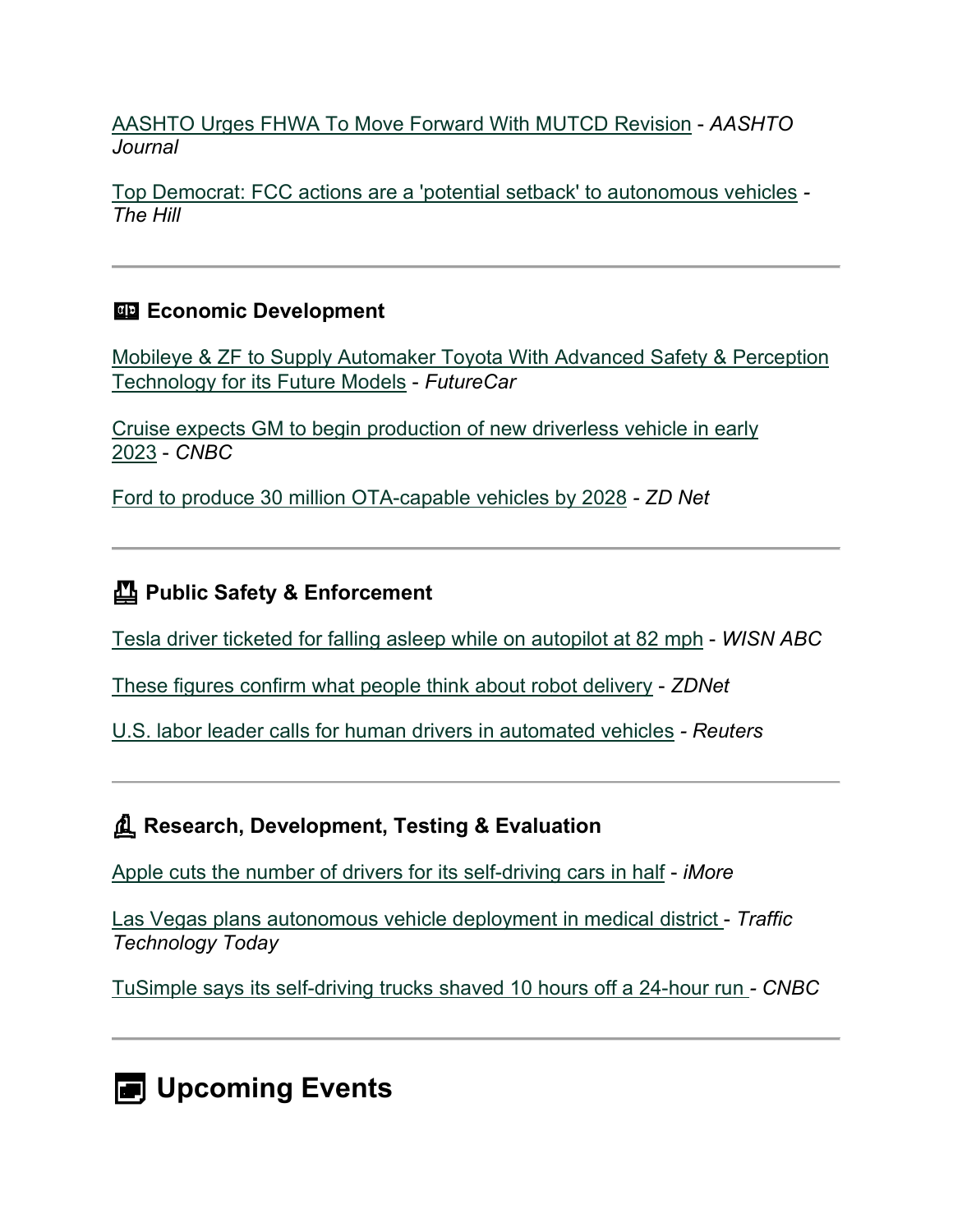[Automotive Grade and Beyond](https://pavecampaign.org/event/pave-virtual-panel-automotive-grade-and-beyond/?utm_medium=email&utm_source=govdelivery) *Partners for Automated Vehicle Education* Wednesday, May 26 1 pm CT

#### **Presenters:**

Derek Caveney – Executive Engineer, Toyota Motor North America Dr. Reinhard Ernst – Senior Manager for ADAS Validation, ZF Group Jordan Greene – Co-founder and VP of Corporate Development, AEye Dr. Gunnar Juergens – VP and Head of Lidar, Continental

[Assessment of AVs with a Naturalistic and Adversarial Driving Environment](https://www.eventbrite.com/e/assessment-of-avs-with-a-naturalistic-and-adversarial-driving-environment-tickets-154470584677?aff=Mailchimp&mc_cid=306afc6eea&mc_eid=86f0414fd9&utm_medium=email&utm_source=govdelivery) *University of Michigan, Center for Connected Automated Transportation* Wednesday, June 9 12 pm CT

#### **Presenters:**

Dr. Henry Liu – Director, Center for Connected and Automated **Transportation** Dr. Shuo Feng – Postdoctoral Research Fellow, Department of Civil and Environmental Engineering at the University of Michigan

Economic Development Subcommittee Meeting *Iowa Advisory Council on Automated Transportation* Tuesday, May 25th 10:00 am - 11:00 am CT

Infrastructure Readiness Subcommittee Meeting *Iowa Advisory Council on Automated Transportation* Tuesday, May 25th 1:00 pm - 2:00 pm CT

Policy & Legislation Subcommittee Meeting *Iowa Advisory Council on Automated Transportation* Wednesday, June 2nd 1:00 pm - 2:00 pm CT

Public Safety & Enforcement Subcommittee Meeting *Iowa Advisory Council on Automated Transportation*